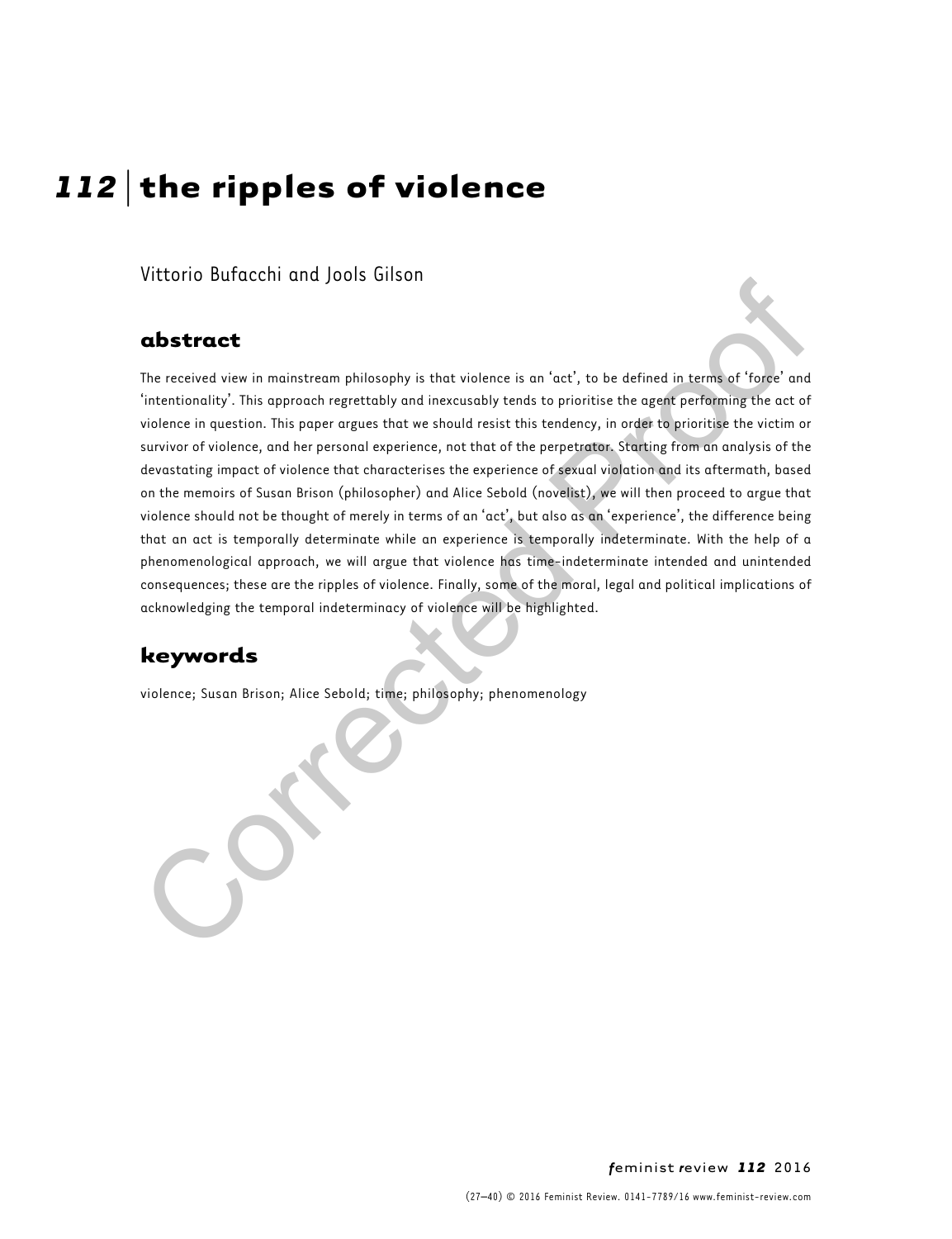# introduction

There is a lot more to philosophy than reading philosophy books. Sometimes one can learn more from a work of fiction, or a memoir, than from a scientific treatise. Violence is one of the most ubiquitous aspects of human behaviour, perhaps a defining feature of our existence, and therefore the subject of much philosophical interest. Philosophers interested in understanding violence have a great deal to learn from works of literature on violence, particularly memoirs. Of the many questions that philosophers have pondered about violence, 'what is violence?' and 'can violence be justified?' are the most recurrent (see [Bufacchi, 2007, 2009](#page-12-0)). In what follows, however, we are going to put these questions aside. Instead, we are going to focus on a question that has escaped the attention of many philosophers intent on the study of violence, namely, 'what is the temporal nature of violence?', or in other words, 'can violence be defined in temporal terms, with a time-specific starting and an end-point?' We believe that a temporal analysis of violence fundamentally changes the way we think about violence, and works of fiction and memoirs can be of great help to philosophers interested in understanding the nature and meaning of violence. of Ite[r](#page-13-0)atur[e](#page-12-0) on violence, particularly memors. Ut the many questions have himseophers have the most recurrent (see<br>red about violence, what is violence?' and 'can violence be justified?' are the most recurrent (see<br>in), 20

Starting from an analysis of the kinds of dissolution of the self that are part of the experience of sexual violation and its aftermath, based on the memoirs of Susan Brison (philosopher) and Alice Sebold (novelist), we will then proceed to argue that violence should not be thought of merely in terms of an 'act', but also as an 'experience', the difference here being that an act is temporally determinate while an experience is temporally indeterminate. Finally, some of the moral, legal and political implications of acknowledging the temporal indeterminacy of violence will be highlighted.

# Brison and Sebold on violence

The texts analysed in this section are an academic book of philosophy that includes first person recollection of rape (Brison's Aftermath, 2002), a memoir (Sebold's Lucky, 2002a) and a novel (Sebold's The Lovely Bones, 2002b). These differences in form allow for different aspects of trauma to be articulated, but they are also telling in their similarities.

For months after my assault, I had to stop myself from saying (what seemed accurate at the time) 'I was murdered in France last summer'. (Brison, Aftermath, p. xi)

My name was Salmon, like the fish; first name, Susie. I was fourteen when I was murdered on December 6, 1973. (Sebold, The Lovely Bones, p. 5)

After writing the first chapter of The Lovely Bones, Alice Sebold realised she needed to write her own rape story, before she could properly write her work of fiction. This memoir, Lucky, tells the story of Sebold's rape and assault, as an 18-year-old freshman at Syracuse University in New York State, and the subsequent trial and conviction of the man who raped her. In an interview about this work, she says that she wrote the whole memoir first, and then went back and wrote the first chapter. This chapter is a detailed description of her rape over several hours. It is explicit, horrific and difficult to read. [Christina](#page-13-0) [Patterson \(2003\)](#page-13-0), writing in the British newspaper The Independent wrote about Lucky, 'It is one of the most shocking books I have ever read'.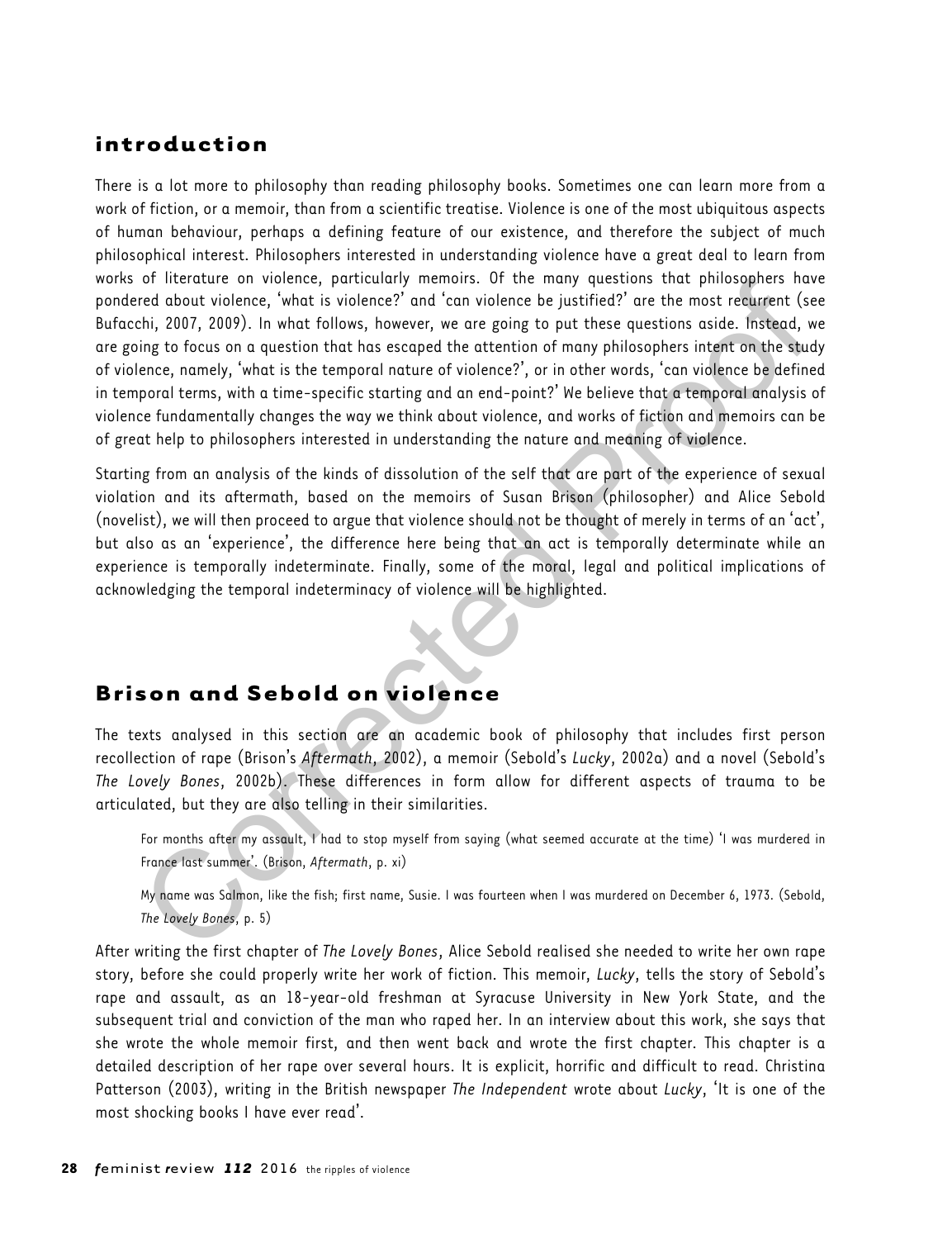That such scenes are largely absent from both Brison's memoir and Sebold's novel, The Lovely Bones, is important. Brison does not elide the scene of her rape and attempted murder, but it is not the focus of her book. Aftermath, as its title suggests, is focused on what happens after violent sexual trauma. It is an analysis of how identity itself, the stuff of personhood, is damaged by such violence. Much of the unsettling charge of The Lovely Bones comes from the understated presence of the protagonist Susie Salmon. The horror of the attack on Susie is sparely and intelligently wrought, which tells us as much as it is possible to hear.

It is important (if almost unbearable) that Sebold places the violent material reality of her rape in the public realm. There are powerful personal consequences for not telling one's story in a context where it might be heard, but what both Aftermath and The Lovely Bones contest is that this is also not the most important part of the story. Being able to articulate something about the meaning of being violently and sexually wounded, in particular about what it does to time and identity, is also critical for these women. In the preface to Aftermath Brison says that after her attack, she is briefly reassured by the professional who tells her of her good fortune not to have been killed, but says she was only able to do this because she '… didn't know that the worst—the unimaginably painful aftermath of violence—was yet to come' (Brison, Aftermath, p. x). Sebold in Lucky writes, 'Since then I've always thought that under rape in the dictionary it should tell the truth. It is not just forcible intercourse: rape means to inhabit and destroy everything' (p. 131).

Alice Sebold knows about violent rape. She knows in a way no one who has not experienced such trauma knows it. Such knowledge is also the reason why Susan Brison insists on the importance of such corporeal and psychic memory as a tool to inform academic philosophical discourse. In Aftermath, she details the prevalent tension within her field, that first-person narratives are a challenge to the status quo of acceptable philosophical discourse. Susan Brison has to address her desire to tell her story as a work of philosophy, because it is not 'just' a memoir. She wants it to be a tool in understanding the impact of sexual violence. Brison, like many feminist theorists, caveats the use of personal experience in this way—in particular dangers about taking such experience as foundational, or as depicting particular groups as victims or aggressors, or suggesting that particular experience is necessarily indicative of general experience. Sebold's memoir is striking in its lack of overt focus on psychic wounds; nor is it explicitly interested in theory. The poignancy of the writing comes in the understated depiction of a lonely young girl, violently sexually assaulted, and then in denial for a decade of the fact that such experience had affected her profoundly. is important (if almost unbearable) that Sebold places the violent material reality of her rape is<br>ubilize realin. There are powerful personal consequences for not telling and is story in a context while<br>tight be heard, bu

In Sebold's fictional The Lovely Bones, Susie Salmon has been literally butchered, but inhabits her heaven corporeally intact. Sebold's recollection of her own rape in Lucky is prefaced by the woman who police officers tell her was murdered and dismembered in the same tunnel in which she was attacked. These counterpoints of physical dismemberment/integrity are differences that tell a story about the shattering impact of sexual violence. Brison's book is sub-titled 'Violence and the Re-making of Self', a phrase indicative of the identity-shattering energies of trauma. Sebold speaks about the long-term process of dealing with rape in an interview with Katherine [Viner \(2002\)](#page-13-0) in The Guardian: 'She says it took 10, maybe 15 years to get over the rape. "A lot longer than if I hadn't intellectualised everything, denied that it should have had an effect on me" '.

Susie Salmon does not suffer from post-traumatic stress disorder in either of the ways instanced by Sebold's Lucky or Brison's Aftermath. This might be because she is dead, but it might also be because she is able to watch and listen to her family for a decade, before she begins to understand that they and she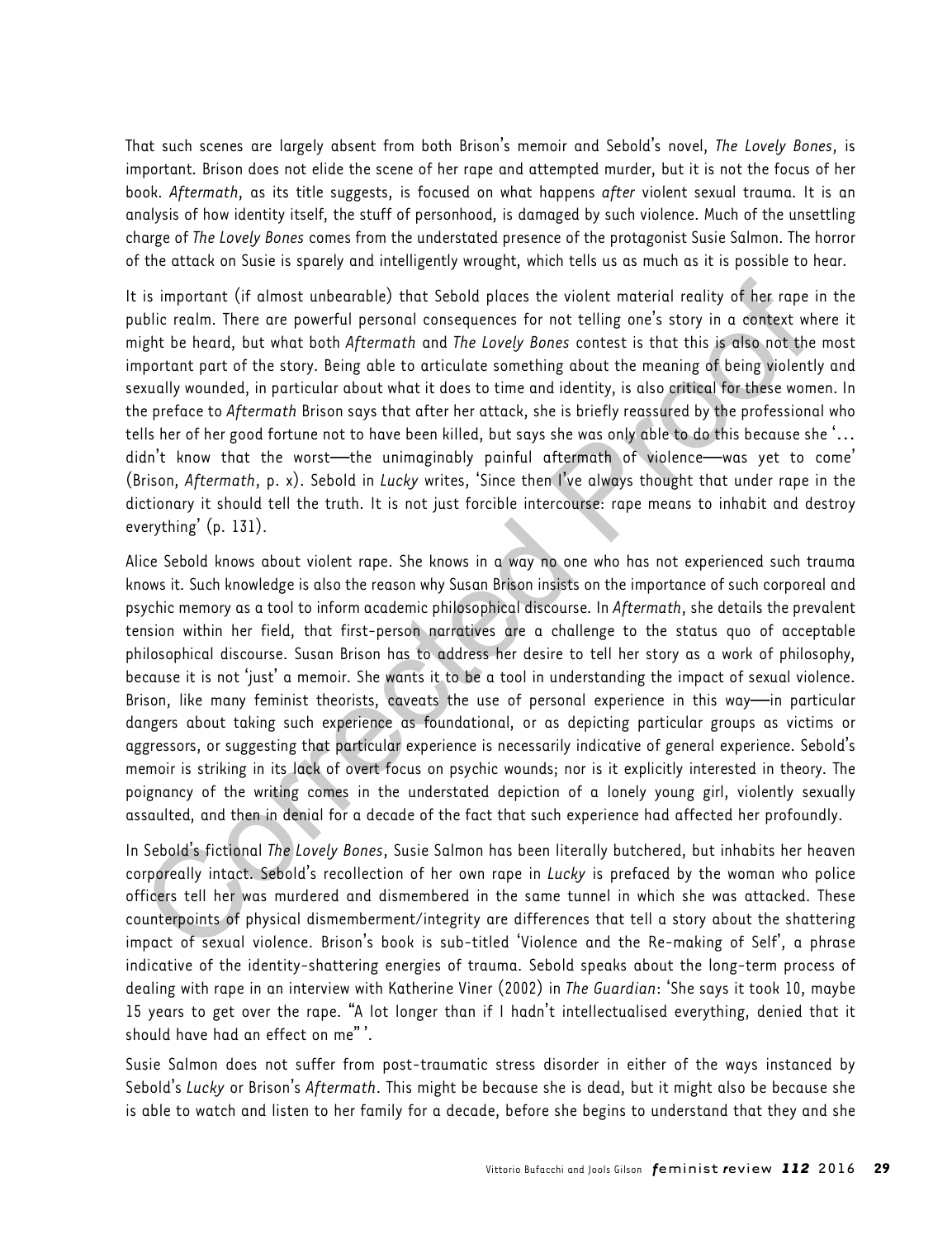need to move on. While the caprice of a dead girl speaking from heaven might be the stuff of fiction, there is a truth about Susie's process that rings tellingly with the rape memoirs of Sebold and Brison. Susie Salmon's presence in The Lovely Bones allows for an elegiac narrative space to be woven about the impact of grief on family and friends.

In the same interview in The Guardian, Sebold says of The Lovely Bones, ' "It's about imagining it's not over when it's over", says Sebold. (Just as, perhaps, the rape victim's life is not over, either.)' [\(Viner, 2002](#page-13-0)). What is compelling about this comment in the context of the rape narratives of Sebold and Brison is that violent rape is not over when it is over, and it is this experiential truth that drove both women to write their memoirs, and possibly Sebold to write The Lovely Bones.

In the preface to her book Aftermath, Susan Brison says that one of the most difficult aspects of her recovery was 'the seeming inability of others to remember what had happened' (Brison, Aftermath, p. x). The familial and social networks left behind after Susie Salmon's disappearance are unable to perform such forgetting, because Susie is gone. Susan Brison on the other hand is alive and present to her community. Brison suggests that this tendency to perform radical forgetting around trauma victims is in part the consequence of fear that acknowledging such violence also means acknowledging one's own potential to experience it.

Brison explicitly and Sebold implicitly counteract this tendency to resist listening to traumatic memories by (i) arguing for the experience of sexual violence to have its place within philosophical discourse (Brison), and (ii) writing a memoir that uncompromisingly 'tells the truth' about one experience of rape. In a review of Lucky, Sally Eckhoff (1999) says 'Lucky is just about everything you'd expect it not to be. There's no expedition in search of psychic wounds, no yanking at your sleeve to get your conscience into the picture'.

Both Sebold and Brison are white, educated, middle class and articulately gifted writers. Both were clearly physically assaulted during their attacks (i.e., violence that left physical marks that could be documented and used in court), both went through court cases and saw their rapists jailed. In this sense, these women's experiences have far more in common with each other than with the experience of most rape victims, the vast majority of whom never report their attack, let alone achieve conviction of their rapists in a court of law. Sebold and Brison were able to transform their experience (i) into a scholarly work and (ii) a memoir and a novel. s compelling about this comment in the context of the rape narratives of Sebold and Brison is the rape is compelling about this comment in the context of the rape narratives of Sebold and Brison is the rape is not over whe

Brison's Aftermath dwells considerably on the importance of finding ways to make a narrative out of trauma as a process of healing, particularly the importance of the 'performative aspect of speech in testimonies of trauma: how saying something about the memory does something to it' (Brison, Aftermath, p. xi). This saying something about memory as a tool to *doing* something to memory is a key trope in all three of these books. Such saying needs also to be heard by empathic listeners—it is not enough to say it in isolation.

In order to construct self-narratives we need not only the words with which to tell our stories, but also an audience able and willing to hear us and to understand our words as we intend them. This aspect of remaking a self in the aftermath of trauma highlights the dependency of the self on others and helps to explain why it is so difficult for survivors to recover when others are unwilling to listen to what they endured. (Brison, Aftermath, p. 51)

The analysis of the self as fundamentally social, and therefore only mendable in the context of supportive and loving communities, is one of the most important aspects of Brison's Aftermath (see also [Brison,](#page-12-0) [2013\)](#page-12-0). But it is also a powerful part of Sebold's non-fiction and fiction books based around violent rape.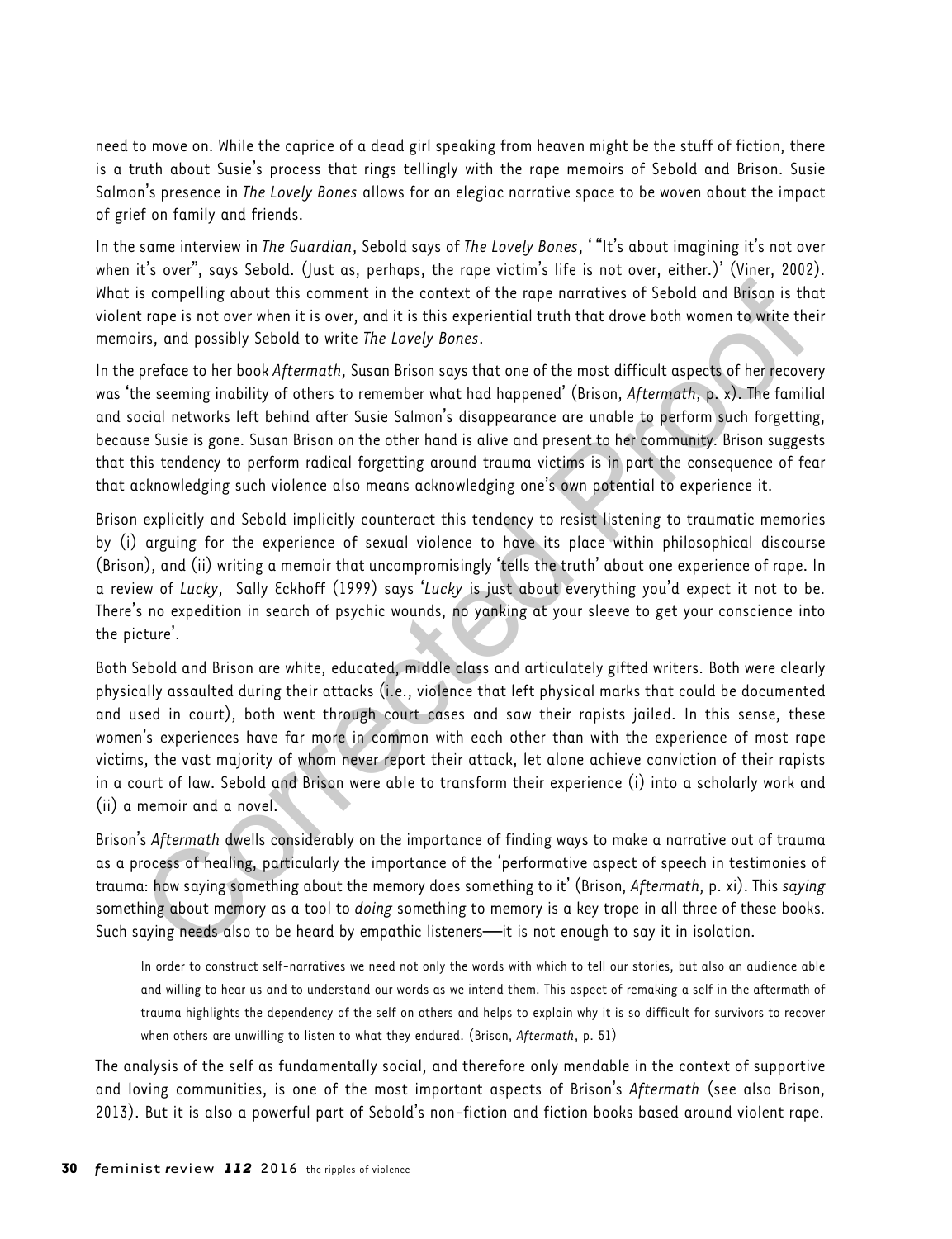Narrative memory is not passively endured; rather it is an act on the part of the narrator, a speech act that defuses traumatic memory, giving shape and a temporal order to the events recalled, establishing more control over their recalling, and helping the survivor to remake a self. (Brison, Aftermath, p. 71)

Towards the end of The Lovely Bones, Sebold gives us 'imaginative access' (a term coined by Brison) to the scene of Susie beginning to tell her story, as she meets George Harvey's other victims in her heaven:

And as Flora twirled, other girls and women came through the field in all directions. Our heartache poured into one another like water from cup to cup. Each time I told my story, I lost a bit, the smallest drop of pain. It was that day that I knew I wanted to tell the story of my family. Because horror on Earth is real and it is every day. It is like a flower or like the sun; it cannot be contained. (Sebold, The Lovely Bones, p. 186)

Brison was part of a survivors' support group, and was also involved in the anti-rape movement. Brison speaks about the importance of identifying with others' experience as a way to enter one's own. At the end of her memoir Lucky, Sebold talks about finding a similar solace in hearing the stories of her students at Hunter College in New York:

… my students there became the people who kept me alive. I could get lost in their lives. They were immigrants, ethnic minorities, city kids, returning women, full time workers, former addicts, and single parents … They told me their stories, I like to think, because I never questioned them, believed them utterly … I was the ear, and the tragic stories of my students' lives medicated me. (Sebold, Lucky, p. 242)

Brison talks about the importance of group therapy for rape victims, in particular in relation to anger: 'Rape survivors, who typically have trouble getting angry at their assailants, find that in group therapy they are able to get angry on their own behalf by first getting angry on behalf of others' (Brison, Aftermath, p. 63).

Interestingly, this is not a problem that Sebold seems to have. This is her, on entering the court room to face her attacker; 'I let it come now, the thing that had been burning at the corners of my temples the night before, and boiled beneath the surface all that year: rage' (Sebold Lucky, p. 180). While Susie Salmon mentions to her fellow inmates of heaven that she would like Mr Harvey dead, there is no overt rage in her comment, only sadness and resignation.

While it is important not to make pat comparisons between Sebold's experience documented in Lucky and the fictional story of The Lovely Bones, one certainly haunts the other. Not least in the length of time it takes to let grief loose: close to a decade in each case, and only consequent upon stories being told— Sebold in Lucky, and Susie's fictional telling of her family's story in The Lovely Bones. But also in the desire to make love properly, after being violently forced to have sex. How is it possible to have good loving open sex again—such as Susie manages to have with Ray while in Ruth's body, and also of the kind that ends Lucky—making love as if for the first time, in a gesture that kept hope and hell in the palm of her hand. Both Susie and Alice Sebold were raped as virgins, and both eventually find ways to connect sexually with someone in a way that eschews the violence done to them: Mad as Flora twitted, other girls and women came through the field in all directions. Our hearted in pointed in<br>non-trivity entert from to to to the field model my toty. Ilest all, the smooth points have the detect from t

#### Susie in The Lovely Bones:

I had never been touched like this. I had only been hurt by hands past all tenderness. (Sebold, The Lovely Bones, p. 304)

I held that part of him that Mr Harvey had forced inside me. Inside my head I said the word gentle, and then I said the word man. (Sebold, The Lovely Bones, pp. 307–308)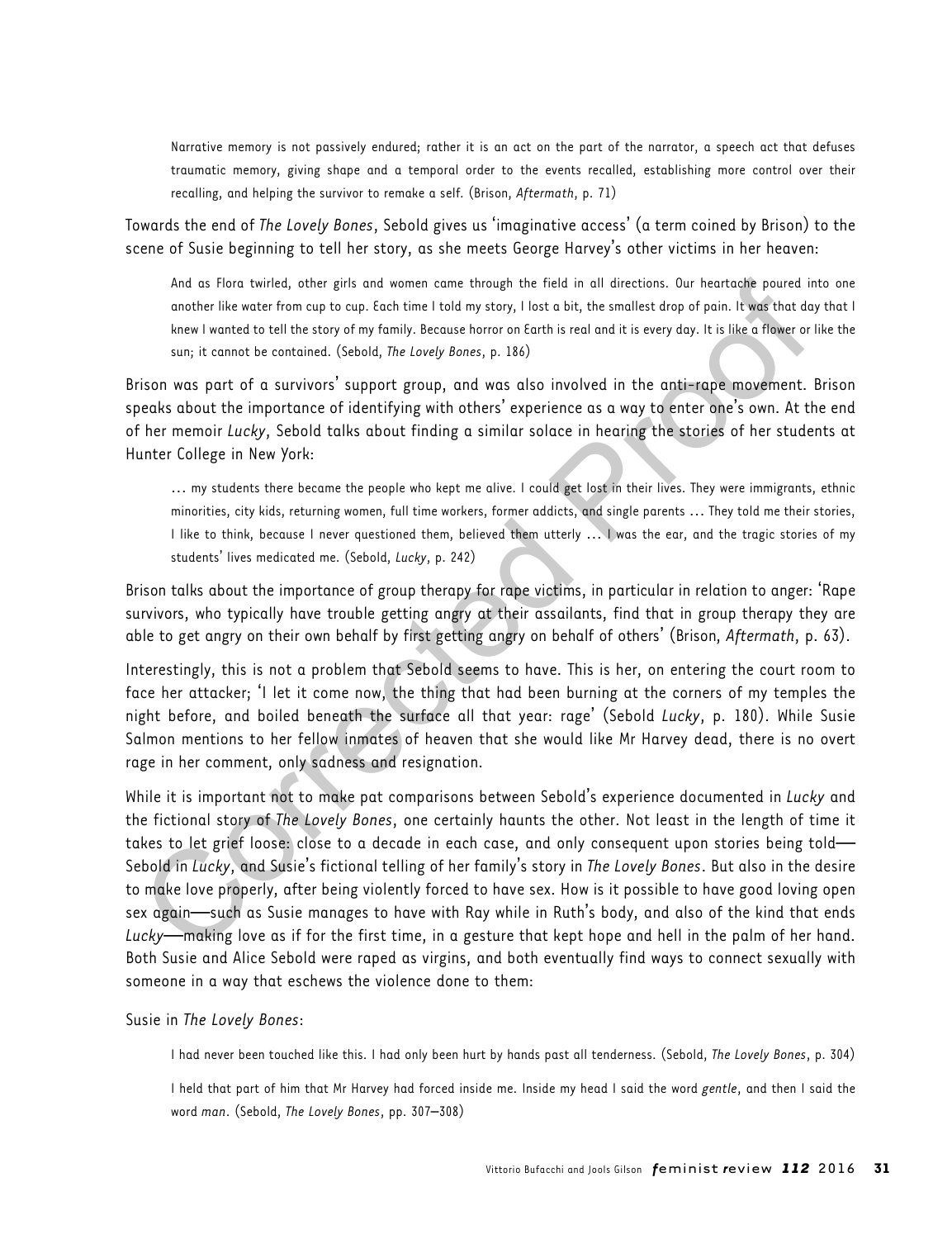Alice Sebold in Lucky:

The sex that night was short, fumbling. We had gone out to dinner and had one glass of wine. In the kerosene light I focused on his face, on how my friend differed from a violent man. We both agreed later, when we talked on the phone from opposite coasts, that it had had a special quality about it. 'It was almost virginal,' he said. 'Like you were having sex for the first time'. (Sebold, Lucky, p. 251)

Alice Sebold's troubled mother depicted in *Lucky*—struggling with alcohol and panic attacks—is absent from Sebold's court case. Susie Salmon's mother, who abandons her living children for half a decade, is drawn with an intelligence and understanding that makes it difficult not to imagine one non-fictional mother haunting a fictional one.

Re-making of selves shattered by violent sexual trauma needs to be done within a community of family and friends, as Brison argues convincingly in Aftermath. Interestingly, even though Susie Salmon is dead, this is what happens to her—these are the lovely bones, the new connections made after her death that allowed her to be whole enough to leave them behind. Sebold says about community in The Lovely Bones, 'It's about living an extraordinary ordinary life … People who are living their lives very much attached to the people around them, family, maybe, but also community and friends' (Viner, 2002).

#### reassessing violence

It is disappointing to see philosophy lagging behind the recent trend that has seen research in the humanities and the human sciences, including law, moving away from a unilateral conception of violence. In particular, the analytical tradition in philosophy seems to perpetuate a narrow understanding of violence, grounded on the dubious distinction between (masculine) active and intentional perpetrators and wholly passive (feminine) victims and survivors, who need to be protected.

Mainstream philosophical accounts of violence focus on the act of violence, and therefore on the agent performing the action in question. It is perhaps for this reason that in the literature on violence in the Anglo-American analytical tradition in philosophy, most definitions of violence emphasise the 'force' of the act and the 'intentionality' of the actor. Reading the accounts of violence by Brison and Sebold, we are reminded that there is more to violence than the act of doing violence. But if so, what other way is there to think about violence? We believe there is an alternative to the act-centred approach to the study of violence. We will refer to this as the experience of violence. To think of violence as an experience as well as an act profoundly changes the way we think about violence. Above all, an experience is characterised by a temporal indeterminacy. What starts as an act of violence, with a precise starting point and an end point, evolves into an experience, with much broader and unclear boundaries. These are the ripples of violence, which are invisible to standard accounts of violence, but ever-present in the personal experiences of violence recounted by Brison and Sebold. ishold's cotubled mother depicted in *lacky*—struggling with alcobil and pains at chargest in the sine of depicted in the sine of the determinion and pains at the sine of the sine of the sine of the sine of the sine of the

Among analytical philosophers, one of the most widely quoted definitions of violence is by Robert Audi:

Violence is the physical attack upon, or the vigorous physical abuse of, or vigorous physical struggle against, a person or animal; or the highly vigorous psychological abuse of, or the sharp caustic psychological attack upon, a person or animal;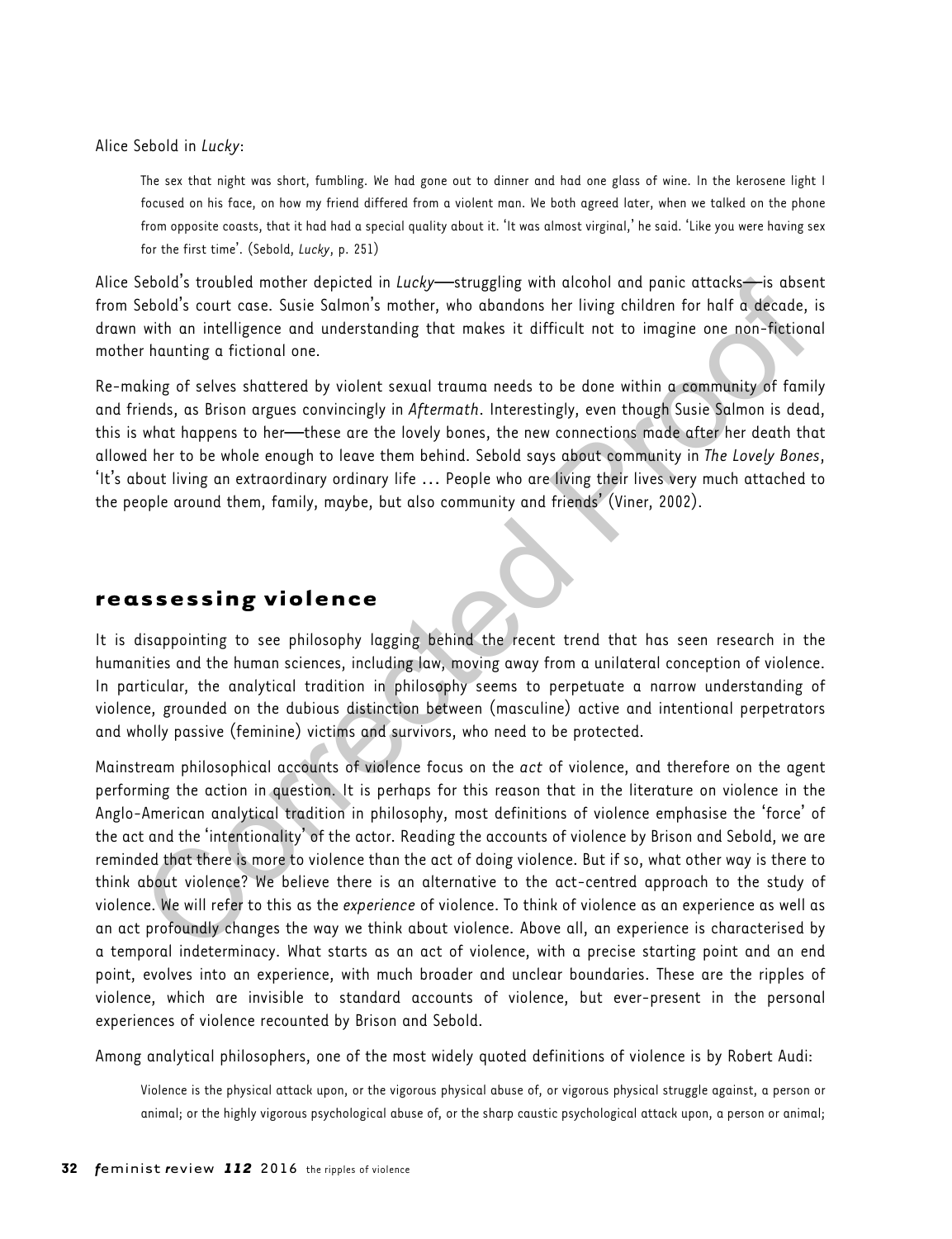or the highly vigorous, or incendiary, or malicious and vigorous, destruction or damaging of property or potential property. [\(Audi, 2009](#page-12-0) [1971], p. 143)

In this seminal article, [Audi \(2009](#page-12-0) [1971], p. 138) also suggests that we should think of violence principally as a kind of human action or activity: 'Violence in this sense is always done, and it is always done to something typically a person, animal, or piece of property'. Audi's approach has the advantage of having common sense on its side: an assault is an act of violence; rape is an act of violence; war is an agglomerate of separate acts of violence; and so on. While this is uncontroversial, we must also consider the implications for, and conceptual restrictions to, our understanding of violence, if we think of violence exclusively as an act.

To refer to violence exclusively as an act is not only to assume that there is an agent performing the act, but that the act in question must have a purpose and an outlet. Not surprisingly, we find that most authors on violence focus on these two aspects of violence: the intentionality of the agent performing the act of violence and the force of the act itself. Thus, Geras (1990, p. 22) defines violence as 'the exercise of physical force so as to kill or injure, inflict direct harm or pain on, human beings'; Starr (2006) as the use of physical force that damages the recipient of the force; Honderich (2002, p. 91) as 'a use of physical force that injures, damages, violates or destroys people or things'; and Steger (2003, p. 13) as 'the intentional infliction of physical or psychological injury on a person or persons'; and Pogge (1991, p. 67) says that 'a person uses physical violence if he deliberately acts in a way that blocks another's exercise of her legitimate claim-rights by physical means'. Englimentati[o](#page-13-0)n control and the stream of the stream of the proposition of the proposition of the proposition of the interpreted proposition of the profile this is uncontonerably as an act: "<br>Interferome of separate acts of

The emphasis on intentionality and force is understandable. Regarding the former, [Jacquette \(2013\)](#page-12-0) is probably right when he points out that if it is the act of violence we are interested in, then we must assume intentionality on the part of the perpetrator for violence to be morally relevant. As for force, it plays a predominant role in the definition of violence one finds in the Oxford English Dictionary (OED): 'The exercise of physical force so as to inflict injury or damage to persons or property; action or conduct characterised by this'. 1

For all its virtues, to think of violence exclusively as an act, defined by purpose and outlet, has major implications for the way we think about violence more generally. The standard way of thinking about violence in the analytical tradition in philosophy is extremely narrow, being restricted by parameters that are perpetrator-centred, intentionality-centred and time-specific. To consider violence an experience or phenomenon as well as an act opens us to a new way of thinking about violence.

Violence is no longer analysed exclusively from the point of view of the perpetrator of the act; instead it is also seen as an event being experienced, with the emphasis shifting to the victim or survivor of violence. The reason why violence raises important moral questions is not only because of what it tells us about the person doing the violence, but also because of what violence does to those at the receiving end of it. That is why the works of Brison and Sebold, based on first-person narratives, are not only important contributions to the study of violence, they are much more than that; these works are of great consequence.

Of course, for the purposes of criminal law, it is still important to focus on the agent who commits the act of violence. One does not need to choose between focusing exclusively on the perpetrator or the victim/

 $^{1}$ On the OED definition of violence, see [Coady \(2009\)](#page-12-0) (see also [Dewey, 2009](#page-12-0)).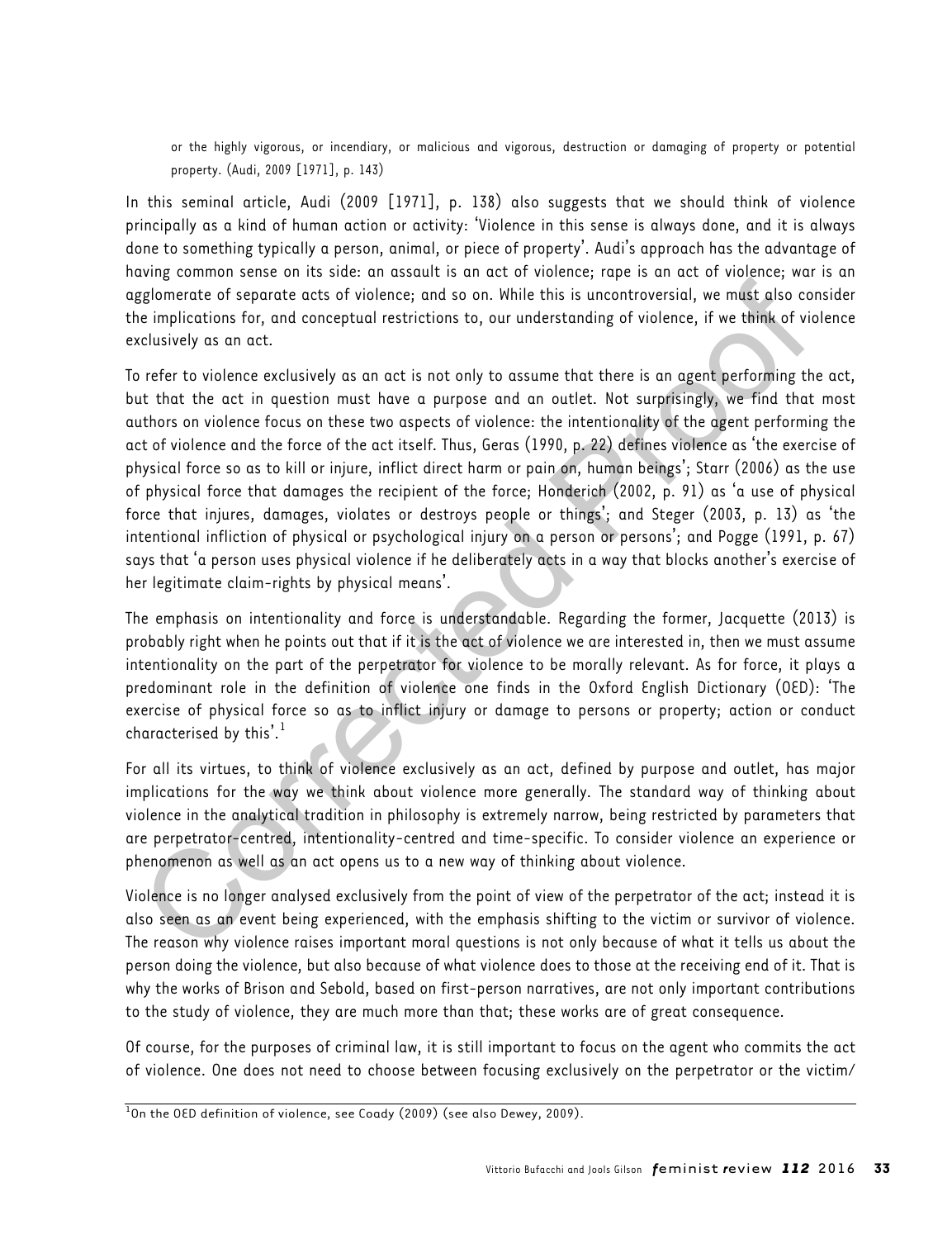survivor. Nevertheless, if violence is seen from the point of view of the victim or survivor rather than the perpetrator, the issue of the perpetrator's intentionality becomes less important, or at least it becomes important for different reasons. Someone can be the victim of violence whether the harm they suffered was the intention of the action, as in most standard examples of violence, but also if someone's suffering was not intended. One of the most powerful and disturbing aspects of Sebold's novel The Lovely Bones is how the rape and murder of 14-year-old Susie Salmon not only took her life but also destroyed her family. The family of Susie Salmon were not the intended victims of the violence by the rapist; nevertheless, they were the (unintended) sufferers of the many ripples of the same act of violence. In Lucky, referring to her family, Sebold writes, 'I had been prepared for the news of the rape to destroy everyone in my life. We were living, and, in those first weeks, that was enough' (Sebold, Lucky, p. 68).

Finally, and most importantly, the standard definition of violence as an act wrongly assumes that violence has a fixed temporal existence, which can be tracked by a starting point and an end point: an act of violence starts when both intentionality and force are present (the intention of harming someone is insufficient on its own unless backed by the use of force), and ends when intentionality and force dissipate. This temporal restriction is undermined once we reassess violence as an event or experience rather than an act: violence starts with the act, but lives on after the act has ceased. Thus, while sometimes it is appropriate to refer to violence as an act, it is also necessary to think about violence beyond the parameters of an action.

The experience of violence is, above all, a social event. Salice (2014, p. 161) suggests that a distinctive feature of the phenomenon of violence is that it typifies a specific kind of social act or action: in performing an act of violence 'one is inflicting harm on the victim with the concomitant intention that the victim becomes aware of the damage and of its "author"". Salice goes on to explain that at the core of an act of violence is a social relation into which both aggressor and victim enter: 'this relation … is the perspicuous effect of an act of violence' (ibid., p. 162). What is important about Salice's analysis is that we often think of violence 'merely' in terms of what causes harm, without appreciating the social side of violence. The overreliance on the harm done means that if no harm is done, no act of violence has taken place. This cannot be right: 'Violent acts in this sense are animated by a specific social intention and have a specific social effect, i.e., they intend to establish a relation of "violence" in which what matters is that the victim realizes that the aggressor intends to harm them' (ibid., p. 163). of Susie Salmon were not the inter[d](#page-13-0)ed victims of the violence by the rapist; nevertheless, they were<br>initedned) sufferess of the many ripples of the same act of violence. In Lucky, rectring to the<br>simulatednel sufferes a

What we are calling the experience of violence is closely related to the phenomenology of violence. Michael Staudigl explains the aims of a phenomenological theory of violence in the following terms:

At its most obvious level, violence can be analyzed as a destruction of our physical and bodily existence, as well as of its symbolic representations in language and other institutions. Violence, however, can also be analyzed at a more fundamental level. Phenomenologically viewed, it is not only destructive of pre-given sense, but also affects our beingin-the-world, i.e. our basic capacities for making sense. [\(Staudigl, 2007,](#page-13-0) p. 235)

Staudigl (ibid., p. 236) proposes that from a phenomenological point of view violence can be seen as being destructive of bodily enacted sense, and therefore as destructive of 'the very foundational ways we are able to make sense of the world'.

Our analysis in many ways vindicates the phenomenological approach. Straudigl argues that violence destroys our 'interpretive integrity', to the extent that we experience a breakdown of our interpretive categories, 'that is, a breakdown for the ways we sustain the stability and meaningfulness of the world we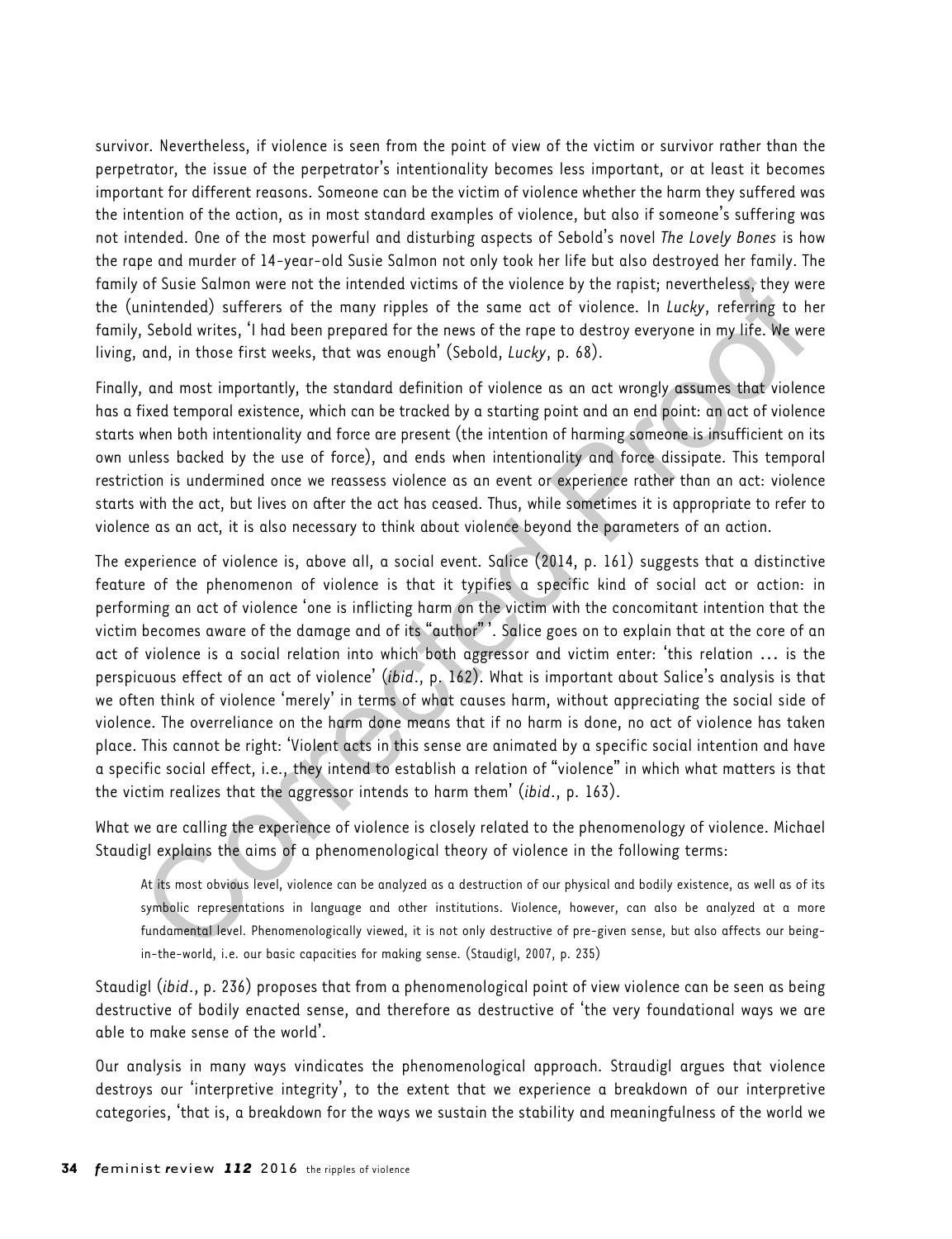take for granted' (ibid., p. 244). This is very similar to what Susan Brison tells us based on her experience of violence. Straudigl goes on to explain how violence consists in an asymmetrically imposed restriction or destruction of the primordial 'I can': 'from a phenomenological point of view, a violation consequently consists in experiencing one's intentional openness to the world to be oppressed, expropriated and alienated by another person (or collective agency) whose action imposes relevancies that force the experiencing subject's exclusive attention' (ibid., p. 244).

The advantage of a phenomenological account of violence is that it allows us to elaborate a more robust conception of the self. For example, du Toit (2009) defends a phenomenological model that makes it possible to see rape not as a property crime, but rather as an experienced attack on the very conditions of being a self and a subject in the world.<sup>2</sup> The merits of a phenomenological analysis of violence are also clearly evident in Bergoffen's (2012) defence of the dignity of the vulnerable body, and the right to sexual self-determination.

The starting point of Bergoffen's analysis is the ruling by the International Criminal tribunal for the Former Yugoslavia (ICTY) on 22 February 2001, which in many ways redefined human rights law. In this trial three Bosnian-Serb soldiers were convicted of crimes against humanity for the rape and sexual enslavement of Muslim women and girls. Before this case, human rights law operated on the assumption that the invulnerable body has dignity and integrity, while the vulnerable body has neither dignity nor integrity. The ruling of the ICTY undermined this dichotomy, producing a philosophical and legal paradigm shift: it recognised that vulnerability pervades all aspects of the human body, and the vulnerable body has dignity and integrity. Bergoffen argues that the validation of the vulnerable body has deep implications, and requires us to recalibrate the legal, political and philosophical grounds for human rights discourse.

The phenomenological approach makes it possible to explore ways to make sense of violence that are not limited to an analysis of violence as an act. One main difference between an act and an experience is the temporal implications attached to these terms. An act has both a precise starting point and an end point. The act of playing a game of tennis, for example, starts when the players enter the tennis court and ends when the players leave the court. The act of playing the piano starts when the musician lifts the piano lid and ends when the lid is closed—as famously performed by John Cage's piece for piano 4′33″. The act of physical assault starts when the first blow is struck and ends with the last blow. But an experience is different, to the extent that it is much more difficult to delineate when an experience ends. Unlike an act, an experience is perceived. The perception may diminish in vigour over time, but as the works of Brison and Sebold remind us, its traces may never fully disappear. $3$ e advantage of a phenomenological account of violence is that it allows us to elaborate a more proception of the self. For example, du Toit (2009) defends a phenomenological model that more prosessible to see repe not as a

In the last analysis, what starts as an act develops into an experience or phenomenon, which means that while the act of violence may cease, the experience of violence lingers on beyond the act; after the act of throwing a stone in the water comes to an end, the ripples on the water carry on.

 $^2$ du Toit argues that this phenomenological model allows us to detect six elements of damage or loss in the rape victims $^2$ stories: (i) spirit injury; (ii) victim complicity; (iii) loss of voice (silencing); (iv) loss of moral rage, moral standing and

agency; (v) homelessness or displacement; and (vi) alienation.<br><sup>3</sup>[Salice \(2014\)](#page-13-0) argues that it is possible to determine the moment when an individual token of violence begins and when it ceases to obtain. He argues that an act of violence is 'predestined', in the sense that an act of violence comes to an end by itself with the end of the act of violence. In this paper we defend a slightly different position, highlighting the fact that the end of the act of violence does not bring the experience of violence to an end.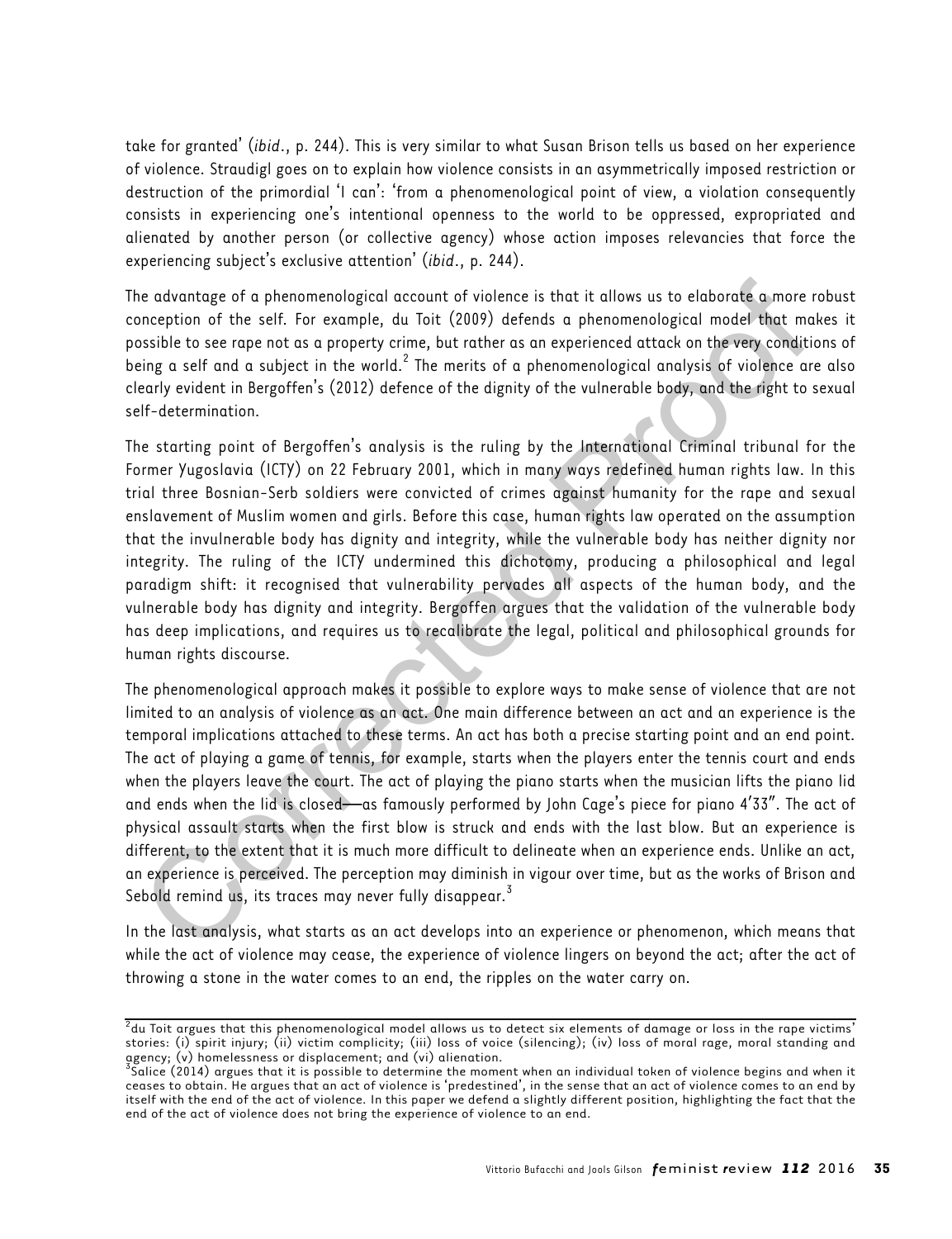# ripples of violence

In the otherwise extensive philosophical literature on violence, the temporal issue is often neglected, precisely because the scrutiny has been overwhelmingly focused on violence as an act, and the intentions of the perpetrator performing the act. Once this supposition is relaxed, and we look beyond the mere act of violence to violence as an experience, the temporal indeterminacy of violence becomes evident. The works by Brison and Sebold are written from the perspective of the victim,<sup>4</sup> and detail the powerful and terrible consequences of sexual and physical violation. The enduring aftermath of such violence is a profound part of the wounding done in these acts. If you are a victim, acknowledging this is the only route to healing.

Our aim is to start the process of reconceptualising the idea of violence. Violence starts as an act, but it does not end when the action terminates. For those at the receiving end of the violence, the experience is indeterminate. This is why first-person narratives are powerful, and irreplaceable. The works by Brison and Sebold forcefully make this point. Brison and Sebold both suffered from a brutal act of violence, but it took them the best part of ten years to come to terms with it. In Aftermath, Brison explains that violence shatters one's integrity. Her book gives an account of the painful struggle she endured to live with herself after the attack, in other words how the violence persisted long after the act itself had ended. Sebold's Lucky is also about the shattering impact on her identity of the ordeal she suffered as an 18-year-old, but most of all it is about the aftermath of the act on her. t. In events by prison and seboul are written from the perspecture of the victim, and actual this book... I develop and definite the consistents of the sumplementation of the statistic of the statistic of the wounding done

From reading Brison and Sebold we learn that apart from focusing on the perpetrator, violence should also be defined from the point of view of the person at the receiving end of the violence in question. The long-term impact of the act of violence on the victim is too often neglected in the literature on violence in analytical philosophy, notwithstanding some notable exceptions such as Brison's work and the extensive literature on trauma.<sup>5</sup> It is regrettable that the powerful insights from feminist thinkers on trauma and sexual violence have not yet found their way into the mainstream philosophical literature on violence.

In Aftermath Brison analyses the impact on her conception of her 'self' of surviving a nearly fatal attempted sexual murder. The language Brison uses clearly suggests that the violence she suffered cannot simply be reduced to the physical harm or injury she suffered. Instead, it is the violation of her integrity, in all its different forms, that perhaps comes closest to doing justice to what she is describing.

For example, Brison tries to make sense of her experience by referring to the self being 'undone':

In this book … I develop and defend a view of the self as fundamentally relational—capable of being undone by violence. (Aftermath, p. xi)

The undoing of a self in trauma involves a radical disruption of memory, a severing of past from present, and, typically, an inability to envision a future. (Aftermath, p. 68)

<sup>&</sup>lt;sup>4</sup>The term 'victim' is problematic of course, but we feel that alternative terms such as 'survivor' are equally problematic. On this issue, and its significance within feminist literature, see [Lamb \(1999\).](#page-12-0)<br><sup>5</sup>On trauma, see [Caruth \(1996\),](#page-12-0) [Rothschild \(2000\),](#page-13-0) [Kilby \(2007\)](#page-12-0).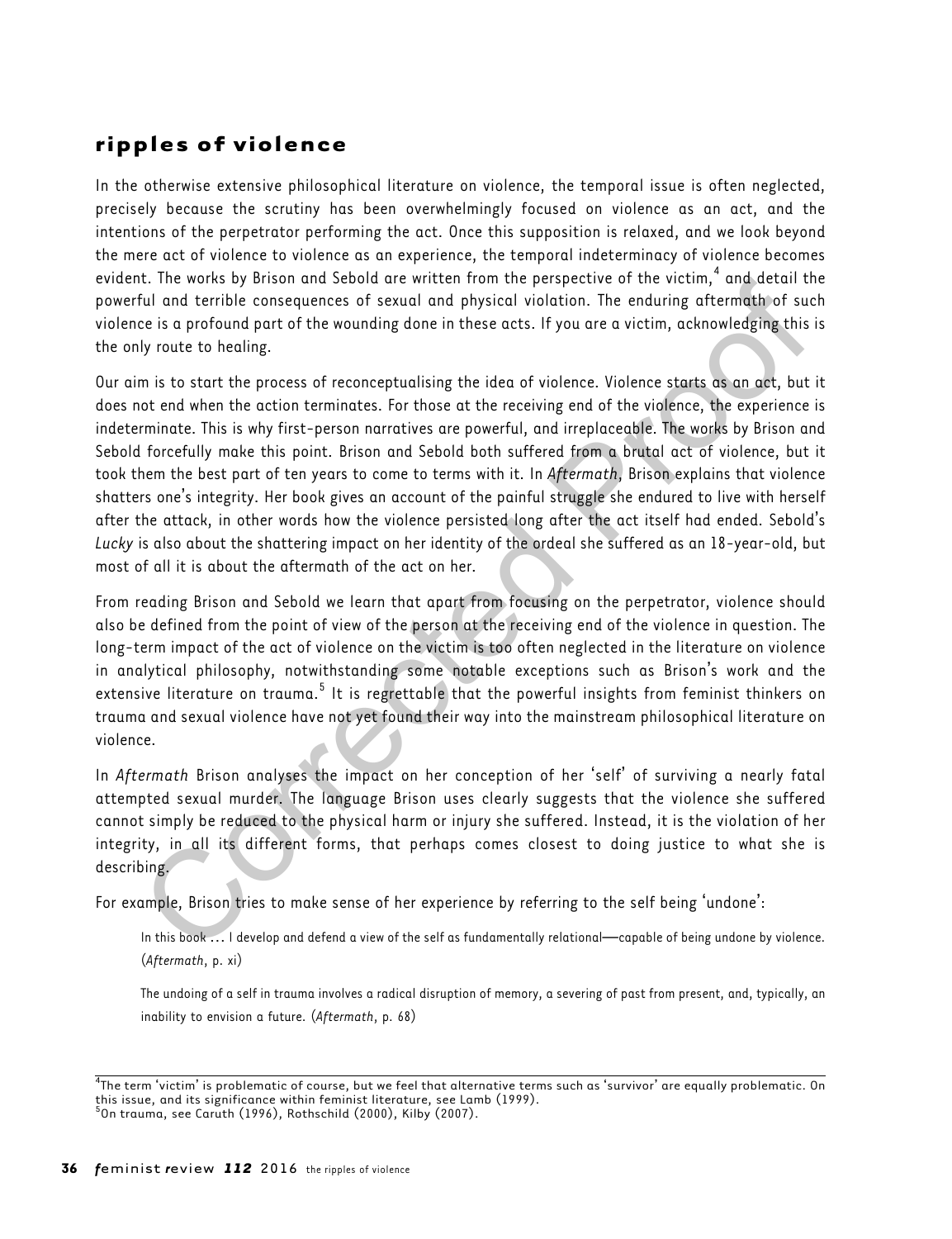Brison also describes how the violence she suffered 'demolished' or 'shattered' her world:

I had my world demolished for me. The fact that I could be walking down a quiet, sunlit country road at one moment and be battling a murderous attacker the next undermined my most fundamental assumptions about the world. (Aftermath, pp. 25–26)

When the trauma is of human origin and is intentionally inflicted ... it not only shatters one's fundamental assumptions about the world and one's safety in it, but it also severs the sustaining connection between the self and the rest of humanity. (Aftermath, p. 40)

In the end, Brison tells us that violence destroys the self: 'A perfectly good, intact, life was destroyed' (Aftermath, p. 110). What is most interesting about this last quote is that, as Brison reminds us, in order for something to be destroyed, it must first exist as intact. It is precisely this notion of something being intact that the idea of violence as a violation of integrity is trying to capture.<sup>6</sup>

In order to make her point, Brison (Aftermath, p. 40) also quotes Herman (1992, p. 53), who in turn argues that 'the traumatic event thus destroys the belief that one can be oneself in relation to others'. It is interesting to note that in her book Herman also mentions a piece that Sebold wrote in The New York Times Magazine. It was only after reading about herself in Herman's book that Sebold fully understood that many years after her ordeal she was suffering from post-traumatic stress disorder.

In The Lovely Bones, Sebold describes the impact of the act of violence on Susie Salmon's family, particularly on her father and mother, whose integrity is also shattered by the initial act of violence. Unlike the initial act of violence, which terminates in the death of Susie Salmon, the experience of violence cannot be defined in temporal terms, since the ripples of violence that follow from the initial act continue long after the act itself.

# in the wake of violence

Acknowledging the temporal indeterminacy of violence is more significant than it may at first appear. From a conceptual point of view it forces us to redefine the very idea of violence; to rethink from whose perspective violence should be defined; and to reassess the worth of first-person narratives of violence. Furthermore, acknowledging that violence is also an experience, and therefore temporally indeterminate, has implications of a moral and potentially legal nature. showt the world and one's actrix in it, but it due severs the suttaining connection between the self ond the<br>
the mend, Bricanth, p. 40)<br>
the mend, Bricanth, p. 100). What is most interesting about this last quote is that,

Efforts to justify the use of violence almost inevitably appeal to some form of consequentialism, according to which an act of violence can be justified if, and only if, it prevents an even greater evil. Apologists of interrogational torture often rely on this strategy, appealing to far-fetched hypothetical scenarios such as the ticking-bomb argument (see [Brecher, 2007; Bufacchi and Arrigo, 2006\)](#page-12-0). Endorsed by many theorists over the entire political spectrum, from utilitarians to revolutionary socialists, consequentialist justifications of violence centre on what Barrington Moore Jr. in 1962 called the 'calculus of suffering'.  $^7$ As [Geras \(1990,](#page-12-0) p. 27) explains, we engage in this hypothetical calculation in order to evaluate 'the costs

<sup>&</sup>lt;sup>6</sup>For a more detailed account of violence as violation of integrity, see [Bufacchi \(2007](#page-12-0), Chapter 2). [Nussbaum \(2000\)](#page-13-0) also has a useful account of bodily integrity. 7 See the essays by Audi, Gert and Nielsen in [Bufacchi \(2009\)](#page-12-0) (see also [Honderich, 1989, 2002, 2003\)](#page-12-0).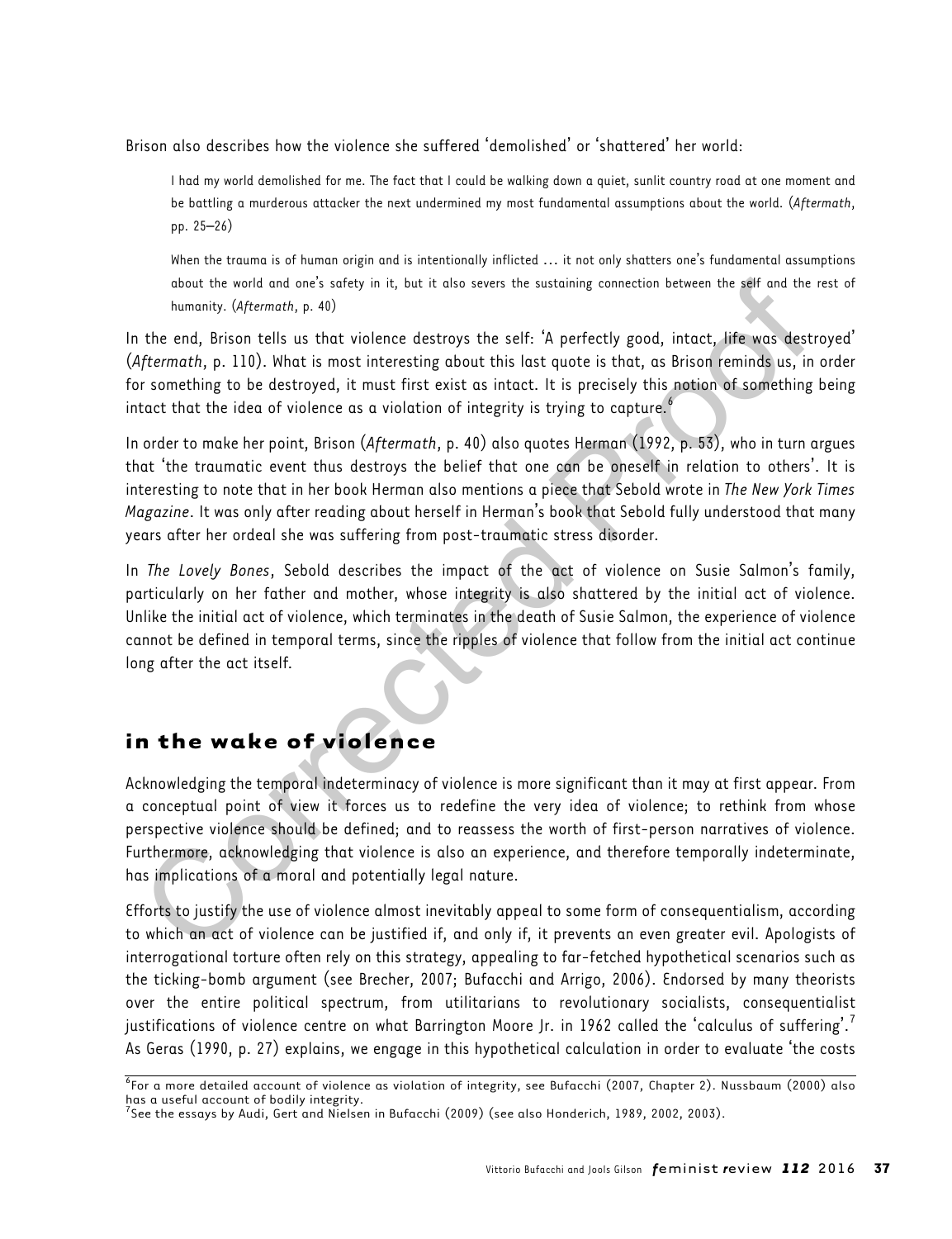and benefits of projected or anticipated violence relative to those of a continuation of the status quo'. The problem with the calculus of suffering, as has been pointed many times before, is that in the best of cases it is extremely difficult to make accurate predictions regarding the consequences of an act of violence. Such calculations become virtually impossible once we add to the mix the temporal indeterminacy of violence. The calculus of suffering requires the unpromising task of weighing the expected suffering of the violence we are seeking to justify against the anticipated suffering of the status quo. As if this was not per se a hazardous project, the fact that the 'units' of suffering at the core of this calculation are temporally indeterminate makes the entire enterprise virtually hopeless.

Acknowledging that the experience of violence is temporally indeterminate has legal implications as well as moral. Punishment is based on notions of the wrong being done, and the harm or damage being inflicted. Determining the extent of the harm caused by an act of violence becomes much more difficult once the temporal indeterminacy of suffering is taken into account. Retributive justice starts from an assessment of the harm inflicted. To entertain the thought that violence may be a temporally indeterminate experience has repercussions for the way we assess and measure the harm being done, since we are now facing the impossible task of quantifying an ongoing experience. This is perhaps a reason in favour of restorative justice, the theory of punishment that emphasises repairing the harm caused by an act of violence through a cooperative process that includes all stakeholders.<sup>8</sup> We are not suggesting that restorative justice should replace retributive justice, but merely that there may be an advantage in finding a space for restorative justice in our society. As Duff (2001) points out, 'restoration' is better understood as the proper aim of punishment, not as an alternative to it. is if this was not per se a hazardous project, the fact that the 'units' of suffering at the core of this indiction are temporally indeterminate makes the entire enterprise virtually hopeless.<br>
Unidample in the superince o

### conclusion

Violence is something that people do. This, perhaps, explains why analytical philosophers writing about violence focuse overwhelmingly on the act of violence. In this article we argued that there is more to violence than the mere act. Above all, to concentrate on the act of violence is to prioritise the perpetrator of violence, at the expense of the victim. We think this both narrow and wrong. As if suffering the violence was not bad enough, the victim and survivor is now also marginalised by the scholars of violence.

The limits of an act-centred conception of violence become clear in Sebold's The Lovely Bones. Standard accounts of violence assume that an act of violence occurs if, and only if, the perpetrator of violence acts with the intention of causing harm to the victim. The story of The Lovely Bones rotates around an act of murderous sexual violence. This act is intentional, as is the harm done to the young girl. Yet it is interesting to note that Alice Sebold chose to recount the details of this act in the opening few pages of the novel, almost as if wanting to remind the reader that the act of murder is only the start of the story rather than its concluding climax. Beyond the act of violence, there is the experience of violence, which is what Sebold's story is essentially about. The same is true for her memoir, Lucky. Violence is temporally indeterminate, and the suffering it brings echoes long after the act has ceased. These are the ripples of violence. These ripples of violence are an essential element of the meaning of violence, and to discard them is to miss the point of what an analysis of violence should be about.

 $^{\rm 8}$ On restorative justice, and especially the importance of storytelling, see [Miller \(2011\)](#page-12-0).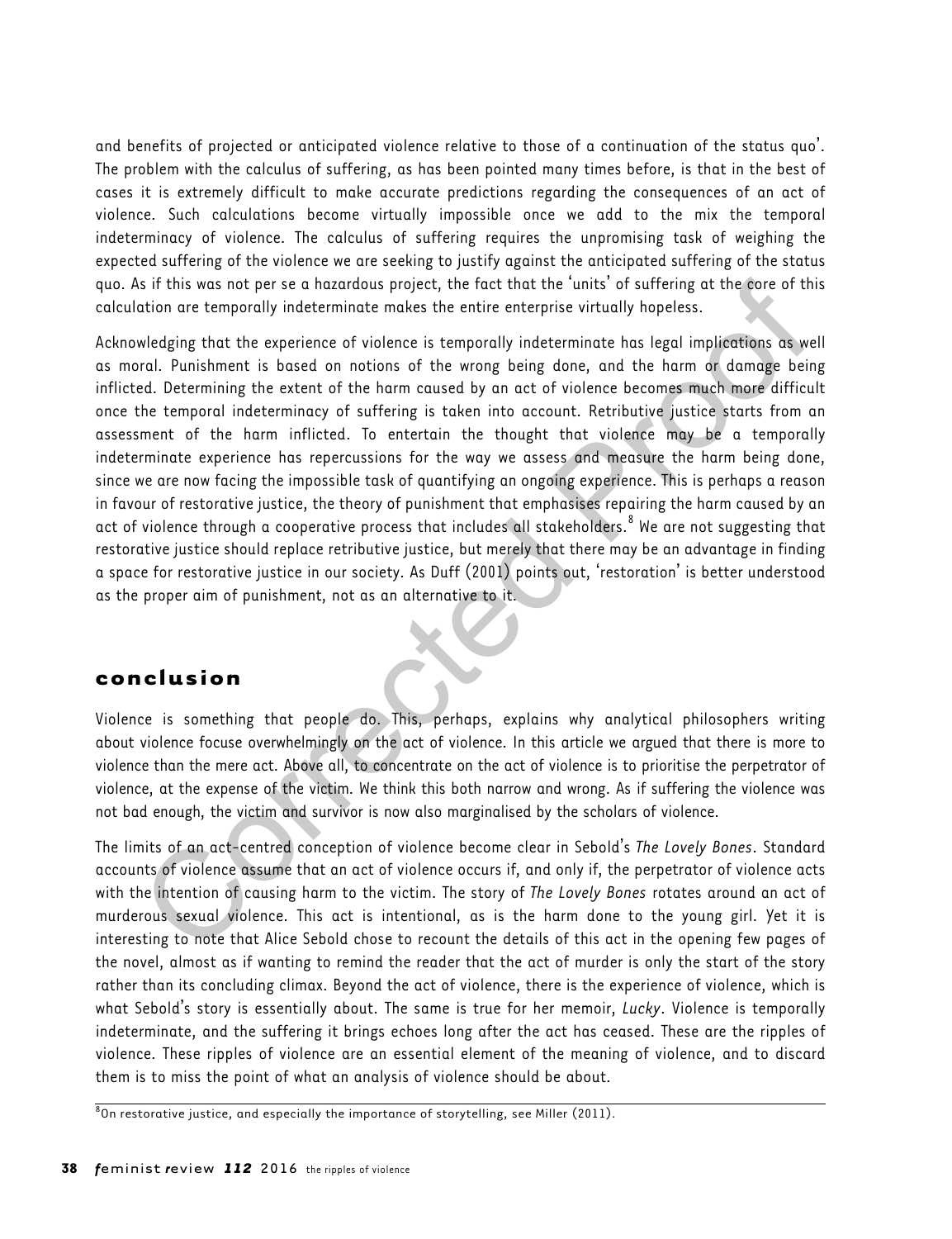#### <span id="page-12-0"></span>author biographies

Vittorio Bufacchi is Senior Lecturer in Philosophy at University College Cork. He is the author of Social Injustice: Essays in Political Philosophy (Palgrave 2012) and Violence and Social Justice (Palgrave Macmillan, 2007). He edited Violence: A Philosophical Anthology (Palgrave Macmillan, 2012) and two special issues on 'violence' for Revue Internationale de Philosophie and Global Crime. He is also editor of the Palgrave Philosophy Today book series.

Jools Gilson is Lecturer in the School of English at University College Cork. She is a writer and broadcaster, with a background in performance. As Director of the performance production company half/angel, her texts, choreography and installation have been performed and exhibited internationally. She is also an award-winning radio broadcaster, and the Associate Director of the MA in Creative Writing at University College Cork. ols Gilson is Lecturer in the School of English at University College Cork. She is a writer and broadcorrel the background in performance. As Director of the performance production company half/zange<br>
Att, choreography and

#### references

- Audi, R., 2009. On the meaning and justification of violence. In V. Bufacchi, ed. Violence: A Philosophical Anthology. Basingstoke, Hants.: Palgrave Macmillan.
- Bergoffen, D., 2012. Contesting the Politics of Genocidal Rape: Affirming the Dignity of the Vulnerable Body. London: Routledge. Brecher, B., 2007. Torture and the Ticking Bomb. Oxford: Blackwell.
- Brison, S., 2002. Aftermath: Violence and the Remaking of a Self. Princeton, NJ: Princeton University Press.
- Brison, S., 2013. Justice and gender-based violence. Revue Internationale de Philosophie, 67(265), pp. 259–275.
- Bufacchi, V., 2007. Violence and Social Justice. Basingstoke, Hants.: Palgrave Macmillan.
- Bufacchi, V., ed., 2009. Violence: A Philosophical Analysis. Basingstoke, Hants.: Palgrave Macmillan.
- Bufacchi, V., ed., 2011. Rethinking Violence. London: Routledge.
- Bufacchi, V. and Arrigo, J.M., 2006. Torture, terrorism and the state: a refutation of the ticking-bomb argument. Journal of Applied Philosophy, 23(2), pp. 355–373.
- Caruth, C., 1996. Unclaimed Experience: Trauma, Narrative and History. Baltimore, MD: The Johns Hopkins University Press.
- Coady, C.A.J., 2009. The idea of violence. In V. Bufacchi, ed. Violence: A Philosophical Anthology. Basingstoke, Hants.: Palgrave Macmillan.
- Dewey, J., 2009. Force, violence and law. In V. Bufacchi, ed. Violence: A Philosophical Anthology. Basingstoke, Hants.: Palgrave Macmillan.
- Duff, R.A., 2001. Punishment, Communication, and Community. New York: Oxford University Press.
- Eckhoff, S., 1999. Lucky. Salon, 27 September. Available at: http://www.salon.com/1999/09/27/sebold/ [last accessed 23 October 2015].
- Geras, N., 1990. Discourses of Extremity. London: Verso.
- Herman, J., 1992. Trauma and Recovery. New York: Basic.
- Honderich, T., 1989. Violence for Equality. London: Routledge.
- Honderich, T., 2002. After the Terror. Edinburgh: Edinburgh University Press.
- Honderich, T., 2003. Terrorism for Humanity: Inquiries in Political Philosophy. London: Pluto.
- Jacquette, D., 2013. Violence as intentionally inflicted forceful harm. Revue Internationale de Philosophie, 67(265), pp. 293–322.
- Kilby, J., 2007. Violence and the Cultural Politics of Trauma. Edinburgh: Edinburgh University Press.
- Lamb, S., ed., 1999. New Versions of Victims: Feminists Struggle with the Concept. New York and London: New York University Press.
- Miller, S.L., 2011. After the Crime: The Power of Restorative Justice Dialogues Between Victims and Violent Offenders. New York: New York University Press.